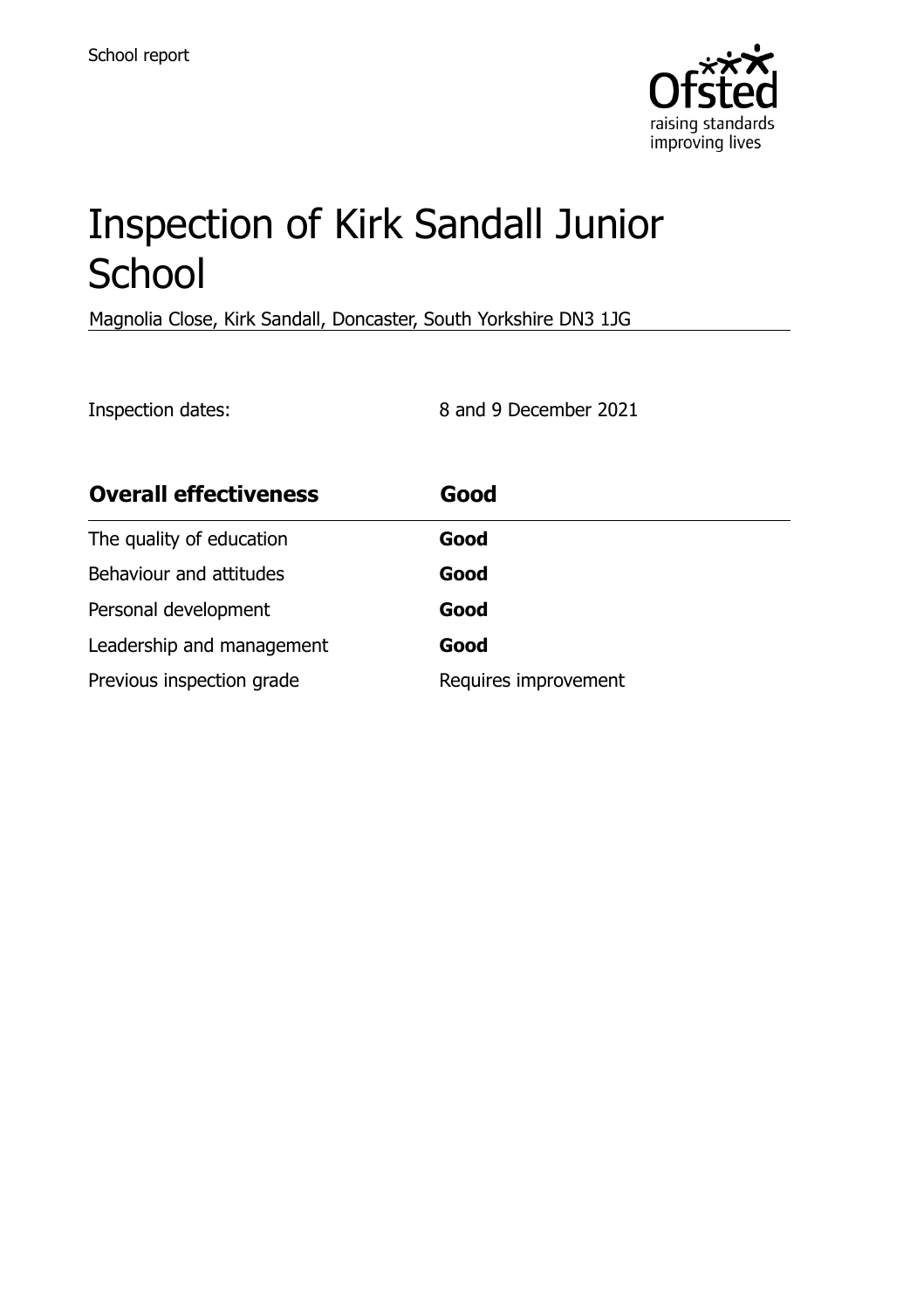

## **What is it like to attend this school?**

Pupils learn a lot at Kirk Sandall Junior School. Teachers have high expectations of them and pupils welcome this challenge. Pupils are fully involved in lessons. They like to show you the well-presented work in their books.

Teachers make school a happy place for pupils to attend. Pupils appreciate this. They are polite and respectful. Everyone knows and follows the school rules well. Extra-curricular rewards such as running club and Christmas crafts are well received. Teachers help if bullying happens. Pupils know teachers will listen and make sure it stops. They say their school is a place they feel safe.

Pupils believe it is important to treat everyone equally. They welcome difference. Pupils enjoy lessons about other faiths, such as celebrations from the main religions. They have learned a lot about Sikhism. Pupils enjoyed their visit to the local Gurdwara.

Pupils have many roles in the school such as reading and anti-bullying ambassadors. Everyone learns to play an instrument. They can play in the school orchestra. Pupils enjoyed their residential visit to Marrick Priory. They rock climbed, canoed, abseiled and took part in archery. Adults run many different clubs for pupils, such as yoga or British Sign Language. There is something for everyone.

### **What does the school do well and what does it need to do better?**

Pupils who are still learning to read have extra lessons. Adults help them to decode words with new sounds. Pupils then find words with the new sounds in their reading books. They practise writing the words to help them to remember the sounds. Pupils remember the sounds well as the books they are reading match the sounds that they are learning. Pupils become fluent readers.

Everyone celebrates reading around the school. Teachers read different types of books by different authors. This encourages pupils to read a variety of books. In the weekly 'Reader Leader' assembly, teachers motivate pupils to read more. In lessons, pupils answer questions well about books they read. They know the purpose of each question type. Pupils say this helps them to understand what they are reading about.

In mathematics, teachers have good subject knowledge. Pupils talk confidently in mathematics lessons. They use the correct mathematical vocabulary. Pupils can explain calculations they have completed. They can describe how to solve a problem. Teachers use morning mathematics sessions to help pupils get quicker at calculating. In mathematics, teachers know what pupils can do and what they need to do next.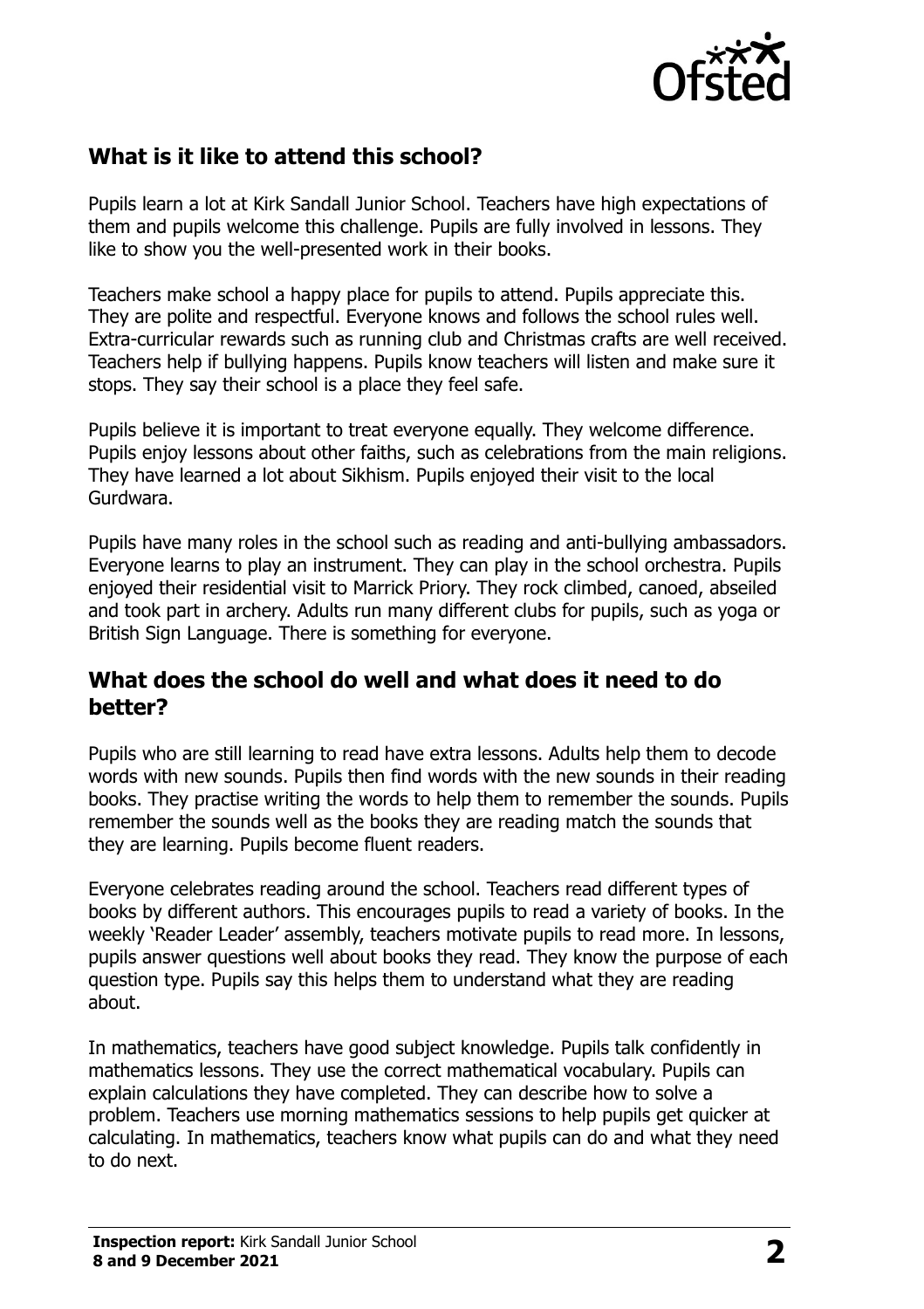

Pupils with special educational needs and disabilities (SEND) learn well within their class. Teachers plan ways for them to remember what they need to do. Adults help pupils to understand what to do next. The leader for special educational needs has evaluated the provision for SEND pupils. She has recently begun to improve the system. This is helping everyone to know how to support pupils with SEND effectively.

Leaders have a new and inspiring curriculum for subjects such as science and history. Subject leaders are well trained and know their subjects well. Teachers say the curriculum is exciting to teach. They can see that pupils learn a lot from it. Pupils can remember some vocabulary and knowledge from their lessons. However, leaders now need more time to embed this curriculum to check the order. Leaders have not yet matched the assessment system to the curriculum fully. This is planned once the curriculum has been fully checked.

Pupils attend well. Their high attendance ensures they can access the curriculum fully. They do not miss valuable learning opportunities.

The chief executive officer has put together a new governing body. Governors are well trained. They have transformed the system that was in place. They now hold senior leaders to account. Governors check that leaders are making improvements. There is a particular focus on the curriculum, safeguarding and how senior leaders spend money. They say the executive headteacher has been a key driver in recent improvements made.

The majority of parents feel the school has improved. They recognise the effort adults in school make to motivate their children. Parents feel their children are well looked after and learn well in school.

## **Safeguarding**

The arrangements for safeguarding are effective.

Leaders have ensured safeguarding systems are well embedded in the school. All adults take part in an annual training programme. They know how this training will help them to spot pupils who may be vulnerable or at risk. Leaders work with local partners to make sure the most support is in place. They understand the risk their pupils may face. They have a curriculum in place which supports pupils to learn what this risk could be and how to manage it.

Leaders ensure all adults who work and visit the school have the correct checks needed.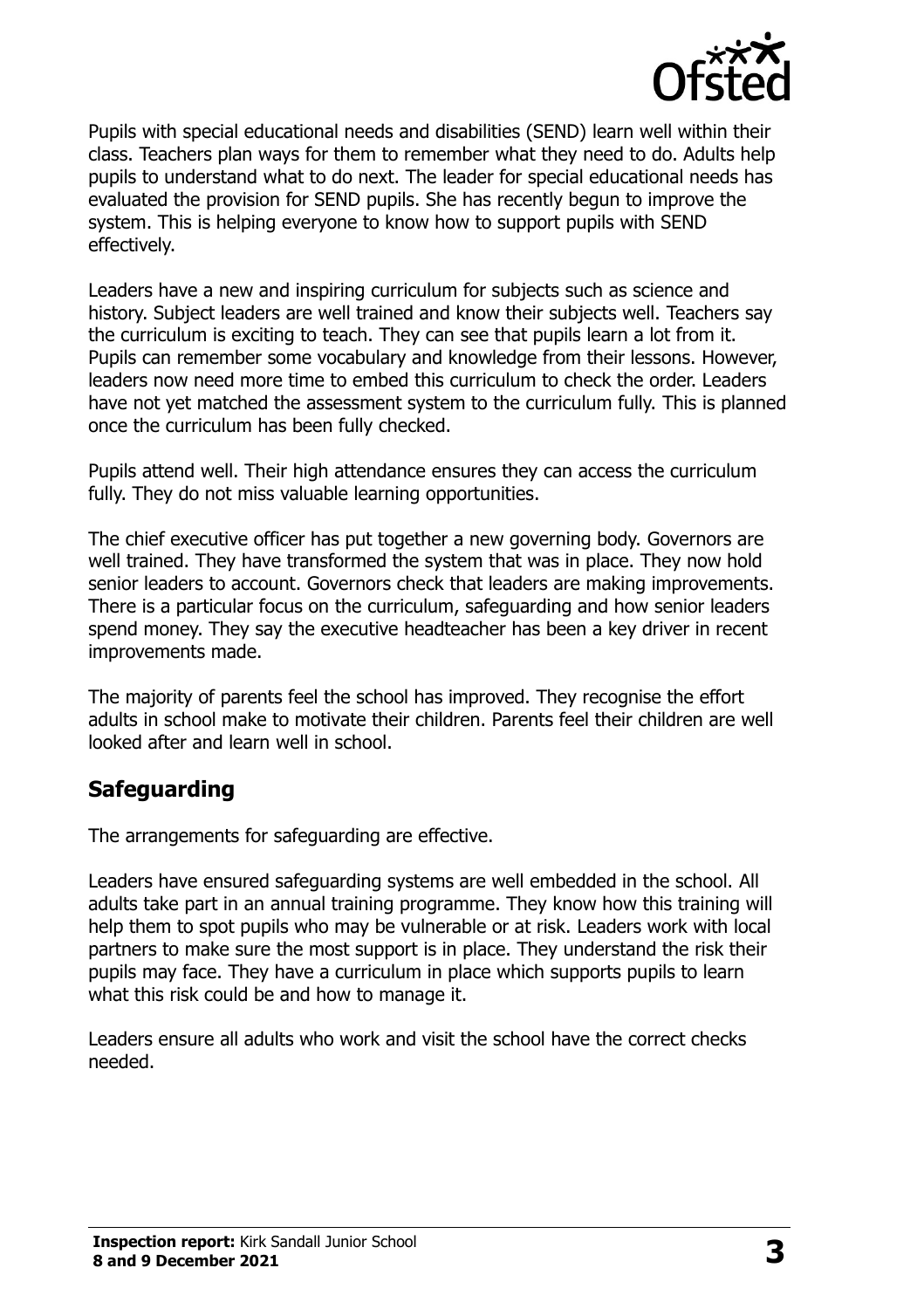

## **What does the school need to do to improve?**

#### **(Information for the school and appropriate authority)**

- **Pupils cannot always remember knowledge from lessons such as science and** history. This is because teachers have not always taught the correct prior knowledge as the sequencing is not clear. Leaders need to ensure the exact content and order of sequencing is clear and embedded.
- Teachers cannot always accurately check what pupils can and cannot do in subjects such as science and history. Leaders do have an assessment system in place. However, it does not always have the correct sequencing to match the curriculum in place. Leaders should make sure that the assessment system accurately matches what is being taught.

### **How can I feed back my views?**

You can use [Ofsted Parent View](http://parentview.ofsted.gov.uk/) to give Ofsted your opinion on your child's school, or to find out what other parents and carers think. We use information from Ofsted Parent View when deciding which schools to inspect, when to inspect them and as part of their inspection.

The Department for Education has further quidance on how to complain about a school.

If you are the school and you are not happy with the inspection or the report, you can [complain to Ofsted.](http://www.gov.uk/complain-ofsted-report)

## **Further information**

You can search for [published performance information](http://www.compare-school-performance.service.gov.uk/) about the school.

In the report, ['disadvantaged pupils'](http://www.gov.uk/guidance/pupil-premium-information-for-schools-and-alternative-provision-settings) refers to those pupils who attract government pupil premium funding: pupils claiming free school meals at any point in the last six years and pupils in care or who left care through adoption or another formal route.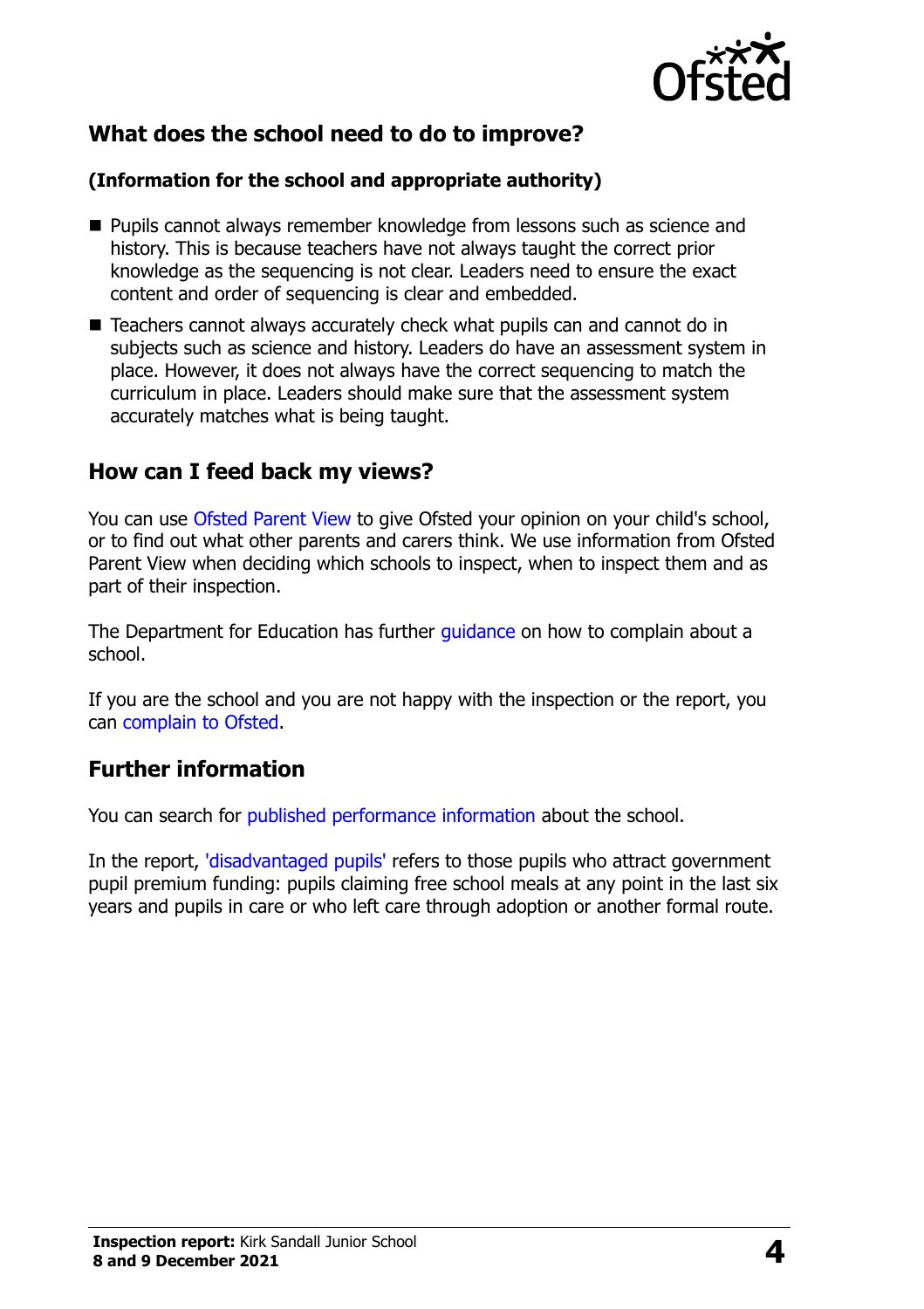

## **School details**

| Unique reference number             | 141684                                                                |
|-------------------------------------|-----------------------------------------------------------------------|
| <b>Local authority</b>              | Doncaster                                                             |
| <b>Inspection number</b>            | 10200676                                                              |
| <b>Type of school</b>               | <b>Junior</b>                                                         |
| <b>School category</b>              | <b>Academy Sponsor</b>                                                |
| Age range of pupils                 | 7 to 11                                                               |
| <b>Gender of pupils</b>             | Mixed                                                                 |
| Number of pupils on the school roll | 345                                                                   |
| <b>Appropriate authority</b>        | Board of trustees                                                     |
| <b>Chair of Trust</b>               | Marcus Isman-Egal                                                     |
| <b>Executive Headteacher</b>        | Kathryn Thompson                                                      |
| Website                             | www.kirksandalljunior.schooljotter2.com                               |
| Date of previous inspection         | 21 and 22 February 2018, under section<br>5 of the Education Act 2005 |

## **Information about this school**

- Since the last inspection, a new executive headteacher is in post.
- The school joined Brighter Futures Learning Partnership Trust in September 2019

## **Information about this inspection**

The inspector(s) carried out this inspection under section 5 of the Education Act 2005.

- This was the first routine inspection the school received since the COVID-19 pandemic began. Inspectors discussed the impact of the pandemic with school leaders and have taken that into account in their evaluation.
- Inspectors held meetings with the executive headteacher, senior leaders, subject leaders and other staff. An inspector met with the chief executive officer of the multi-academy trust and the chair of the governing body.
- Inspectors looked in detail at four subjects: reading, mathematics, science and history. They talked to leaders and teachers about their curriculum plans. They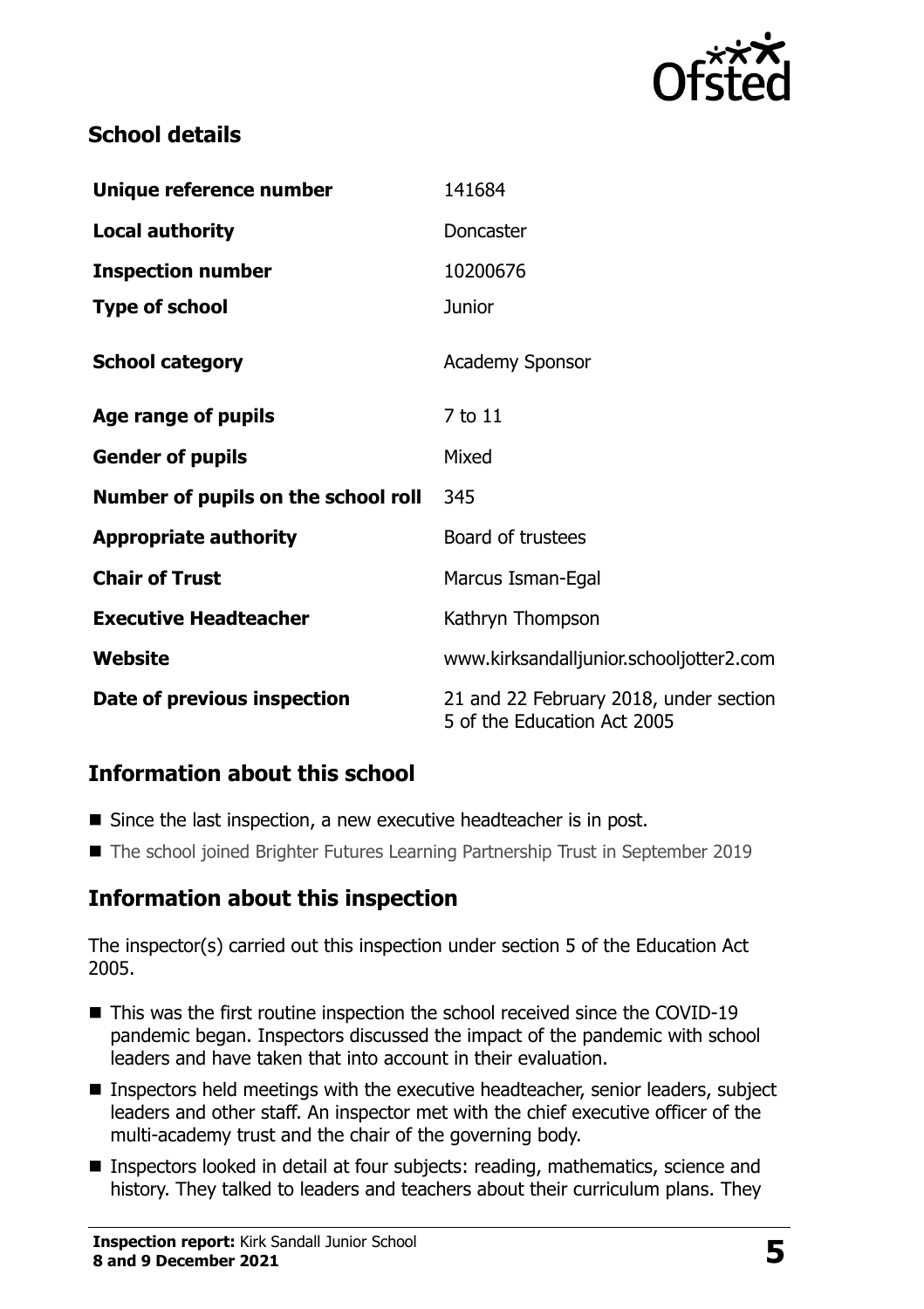

also talked to pupils about what they knew and remembered in these subjects. They looked at pupils' work and visited lessons

- **Inspectors met with leaders with overall responsibility for safeguarding and** looked at school records. They also scrutinised the single central record.
- Inspectors considered 23 responses to Ofsted's staff questionnaire and 68 responses to Ofsted's Parent View questionnaire, including 61 free-text responses.
- **Inspectors talked to pupils to gather their views on school life. They also talked to** parents.

#### **Inspection team**

| Lesley Allwood, lead inspector | Ofsted Inspector |
|--------------------------------|------------------|
| Lynda Florence                 | Ofsted Inspector |
| <b>Andrew Soutar</b>           | Ofsted Inspector |